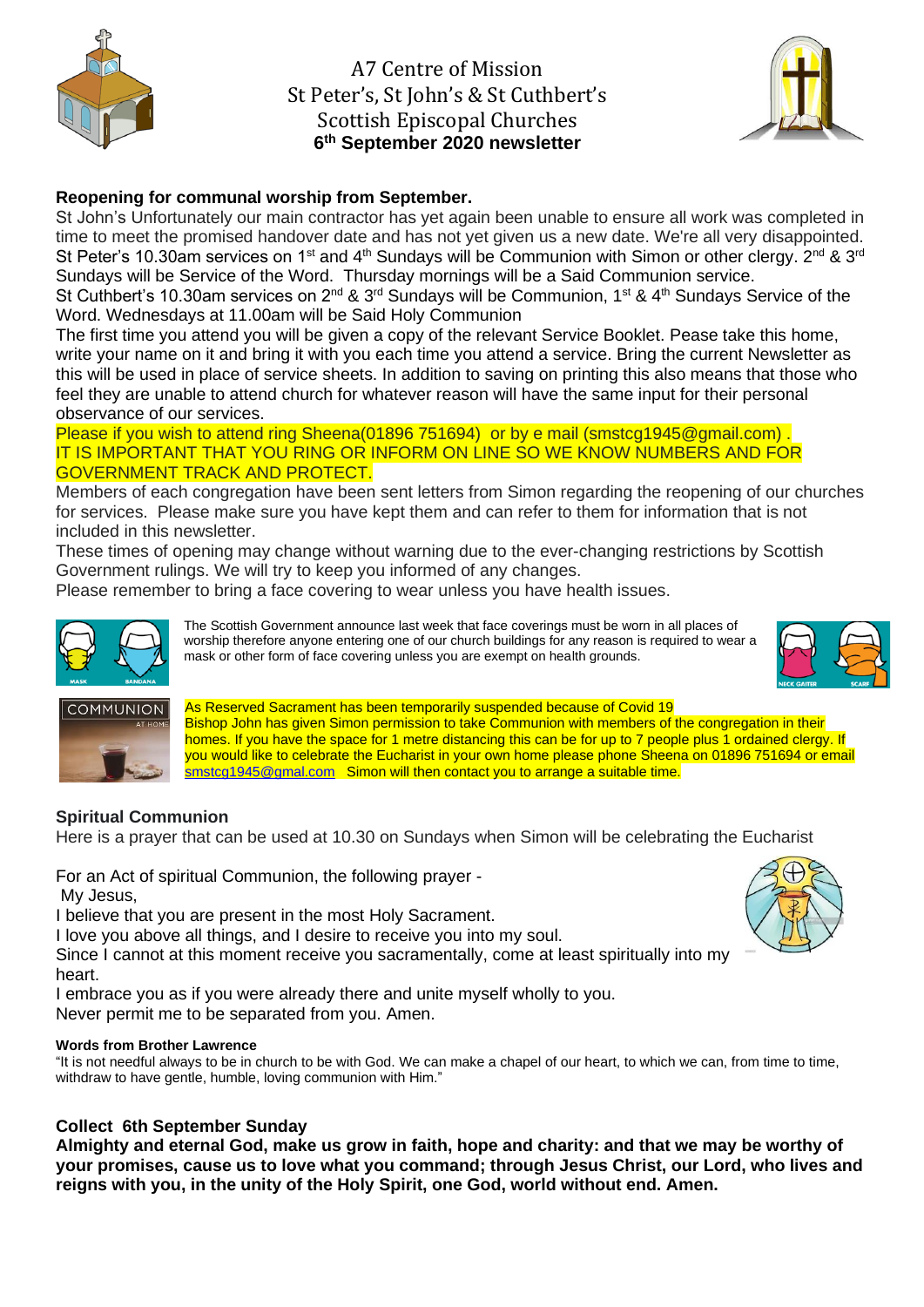## **Ezekiel 33:7-11 Good News Translation**

"Now, mortal man, I am making you a lookout for the nation of Israel. You must pass on to them the warnings I give you. If I announce that an evil person is going to die but you do not warn him to change his ways so that he can save his life, then he will die, still a sinner, and I will hold you responsible for his death. If you do warn an evil person and he doesn't stop sinning, he will die, still a sinner, but your life will be spared."

#### **Individual Responsibility**

The LORD spoke to me. "Mortal man," he said, "repeat to the Israelites what they are saying: 'We are burdened with our sins and the wrongs we have done. We are wasting away. How can we live?' Tell them that as surely as I, the Sovereign LORD, am the living God, I do not enjoy seeing sinners die. I would rather see them stop sinning and live. Israel, stop the evil you are doing. Why do you want to die?

### **Romans 13:8-14 Good News Translation** Duties toward One Another

Be under obligation to no one—the only obligation you have is to love one another. Whoever does this has obeyed the Law. The commandments, "Do not commit adultery; do not commit murder; do not steal; do not desire what belongs to someone else"—all these, and any others besides, are summed up in the one command, "Love your neighbour as you love yourself." If you love others, you will never do them wrong; to love, then, is to obey the whole Law. You must do this, because you know that the time has come for you to wake up from your sleep. For the moment when we will be saved is closer now than it was when we first believed. The night is nearly over, day is almost here. Let us stop doing the things that belong to the dark, and let us take up weapons for fighting in the light. Let us conduct ourselves properly, as people who live in the light of day—no orgies or drunkenness, no immorality or indecency, no fighting or jealousy. But take up the weapons of the Lord Jesus Christ, and stop paying attention to your sinful nature and satisfying its desires.

### **Matthew 18:15-20 Good News Translation When Someone Sins**

"If your brother sins against you, go to him and show him his fault. But do it privately, just between yourselves. If he listens to you, you have won your brother back. But if he will not listen to you, take one or two other persons with you, so that 'every accusation may be upheld by the testimony of two or more witnesses,' as the scripture says. And if he will not listen to them, then tell the whole thing to the church. Finally, if he will not listen to the church, treat him as though he were a pagan or a tax collector.

#### **Prohibiting and Permitting**

"And so I tell all of you: what you prohibit on earth will be prohibited in heaven, and what you permit on earth will be permitted in heaven. "And I tell you more: whenever two of you on earth agree about anything you pray for, it will be done for you by my Father in heaven. For where two or three come together in my name, I am there with them."

# **Simon's reflection for 06/09/2020**

The Most amazing thing about being a Minister/Priest/Vicar/Pastor/Padre. What every you're known as, is that sometimes you find yourself in some bizarre situations.

One such time for me was when I was called to a marital situation where a husband had been locked out of his house and his wife refused to let him back in.

He had come back from Exercise after 6 days in the field with all his kit very tired grubby etc. He couldn't get in to his house.

I was called to see if I could help sort things out.

I went round to see the wife and hear what it was about.

She told me He does not love her any more. He is obviously having an affair with someone else. So, I ask her why she felt that. It's his behaviour that has changed. Doesn't appreciate her any more.

When we got down to it, lately he'd been coming home from work, sis in arm chair falls asleep for ages then watch TV, then goes to bed .

The last straw was when he left for the exercise last week. He did not kiss her good bye . Just said "bye" and ran out of the house. She said she has had enough.

Well, when I finally got her to agree and meet with him and let him in the house, I asked her to share with her husband what she had said to me.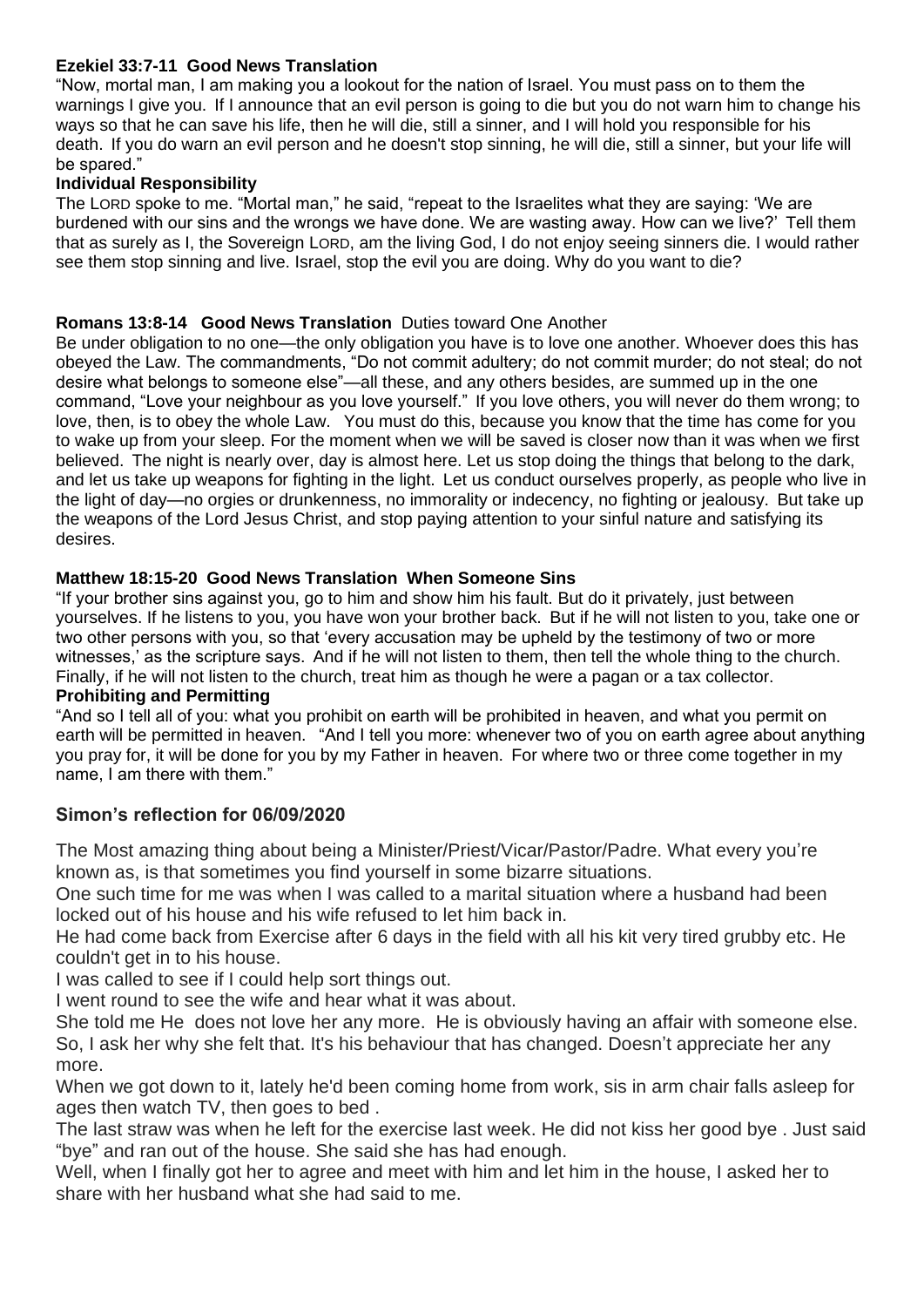He then explained of course he still loved her, but has had to do a lot of extra work and he was coming home NACKERD. When he ran out of the house last week it was because he was late for the exercise.

Of course, he still loved her and was very sorry about seemingly taking her for granted. Well he saw the errors of his ways and realized he had to show his appreciation and love for her and make time for her.

I'm pleased to say there was a happy ending even if he did end up spending a couple of nights on a mate's sofa. He learnt from his mistake.

Now he's made it a policy to have a weekend away together about every 6 weeks and go out somewhere once a week .

But the point of me sharing this with you that in our Gospel Reading Jesus points out to us that rather just going out and getting at each other with fists and hammers and tongs. We should try and work out our differences and if we feel that we won't be heard take someone with us to help mediate and help us understand and to listen and hear what both parties are saying. It's funny to think that even then Jesus was setting an example and principles of how to work out disputes and upsets.

In Employment today in most places of work the Discipline procedure is usually:-

1 Quite Word.

2 Verbal Word with someone present

3 Written Warning

4 A hearing of some kind

5 A session is made.

But in all cases from 1-4 The parties are given time to adjust their actions.

Jesus is always doing that with us. The difference in us and him is that he never gives up on us and always loves us. Even when we are out of order. Yes, he corrects us, but never stops loving us.

Perhaps when we find ourselves in such similar situations, we should remember that God is with us and perhaps we should try and adopt his methods rather than just to go in to a full-blown conflict with someone. Let's always ask God to help us. Amen.

# **Intercessions for 6th September 2020**



Through these prayers, we come with an openness to express our concerns for the Church and the world, to the God of compassion and gracious understanding.

Everlasting God, whenever we start to get offended by your generosity or open-mindedness, give us the grace to repent and join your rejoicing. Guard the Church against self-righteousness and all rules and limits which you would not own, but keep always before us the rule of love.

Lord in your mercy: **Hear our prayer.**

Creator God, increase in us love not only for the victims but for the perpetrators of evil and violence in our world; for all governments which run on corruption and fear. We pray for a change of heart and attitude, an awakening to a better way of living, and the courage to reject wrong principles. Keep safe those who are brave enough to demonstrate on the streets as they try to instigate change in their communities. We pray too for all those who are researching the Covid-19 Pandemic asking that they be successful in finding a way forward for all humanity.

# Lord in your mercy: **Hear our prayer.**

Father God, may our closeness to family and friends make us never exclusive shutting others out, but always inclusive, welcoming others. Encourage us in outgoing hospitality and keep us from becoming possessive with those we love. We ask this whilst remembering the rules of social distancing where it is both appropriate and the safe thing to do.

Lord in your mercy: **Hear our prayer.**

Loving God, we pray for all offenders in prison, that on release they will not re-offend but find enough support to start a new life in the community. We pray for all who are vulnerable and unable to cope with the demands of life, for alcoholics, drug addicts and all who struggling with mental health issues. We pray for proper, compassionate help for them. We remember in our hearts all those know to us who need support of any kind.

Lord in your mercy: **Hear our prayer.**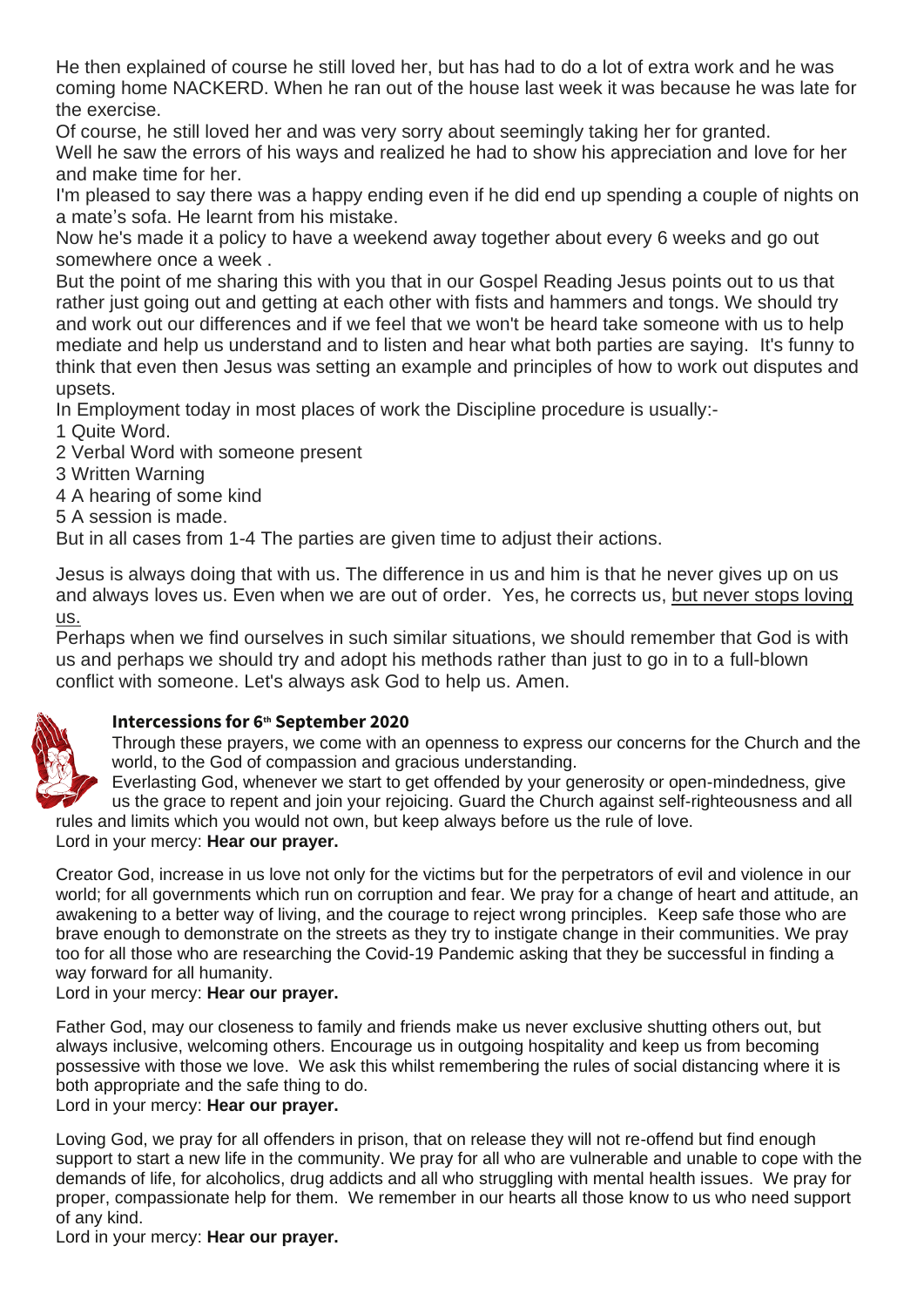Merciful God, we pray for those who have died both those know to us and those who have died alone, and unnoticed. We pray for those who have committed suicide or died in accidents. We commend them, to your merciful love and ask your comfort to their loved ones.

Lord in your mercy: **Hear our prayer.**

Faithful God, thank you for helping us to pray; deepen our loving so that as we pray through this coming week we may do it with your heart of compassion.

### Merciful Father: **Accept these prayers for the sake of your Son our Saviour Jesus Christ. Amen**



As part of the ongoing response to the Coronavirus pandemic the Scottish Episcopal Church (SEC) will be broadcasting video coverage of Eucharistic services via its website, social media channels and YouTube channel. The web page for the broadcast is located at [www.scotland.anglican.org/broadcast-sunday-worship](http://www.scotland.anglican.org/broadcast-sunday-worship)



For those who are not online the Archbishop of Canterbury has set up a Freephone Daily Hope service of hymns, prayers and readings. It is available 24 hours a day on 0800 8048044



BBC 1 TV. Songs of Praise usually Sunday afternoon 13:30hrs. RADIO 4 Morning Worship Sunday. 08.10hrs RADIO 4 LONG WAVE Daily morning service Mon-Fri 09:45.

Join Pip this week at Holy Trinity at<https://www.holytrinitymelrose.org/> and click on the link on the home (front) page - Holy Trinity YouTube channel. 11.00am<https://www.youtube.com/channel/UCJkxEgnglnze4SeN4I54Ecw>

St John's Selkirk now has their weekly Sunday services on their YouTube channel, with several (different) familiar voices each week, music, inspirational quotes and images at https://www.youtube.com/channel/UC9ITNAH6VHZkqM0NiH6Vt9w available from 10am each Sunday morning. Please feel free to have a listen at any time which suits you.

During the lockdown and the phased easing of restrictions, 14 Christian churches and organisations across the country have joined in prayer. Rt Rev Dr Martin Fair, Moderator of the General Assembly of the Church of Scotland, encourages us to join him in praying on Sunday.

"And what better than to join with brothers and sisters from across the nation at 7pm on Sunday to pray our way through this ongoing crisis. I commend it to you and look forward to being with you, in Spirit, on Sunday evening." We pray:



Most High God, you are far above us and beyond our knowing. And yet in Jesus you came among us and you are here.

With glad and grateful hearts, we praise you.

Ever faithful God, when waves threaten to overwhelm us and when fire is burning all around us, still you are with us. There is no point at which you run for cover or leave us to manage on our own. With glad and grateful hearts, we praise you.

Guiding God, you are a lamp for our feet, a light for our path. In uncertain times, with so much that is unknown and unknowable, go before us, we pray, that being attentive to your voice we might sense your leading. With glad and grateful hearts, we praise you.

Eternal God, there is much that is transient in our experience; we ourselves flourish as flowers and then are gone. But You, Lord, are without beginning or end; the same yesterday, today and forever. Help us to keep our eyes fixed on you and to lay up for ourselves treasure in heaven which shall not be subject to decay or destruction. With glad and grateful hearts, we praise you.

Loving God, in all things we marvel at your goodness and long only to see you more clearly and to know you more nearly. Put salt on our lips, then, that we might thirst for you more.

With glad and grateful hearts, we praise you. In Christ's name, AMEN.



11am to 11:30 every Wednesday morning. <https://us02web.zoom.us/j/87979280424?pwd=UEJzRXk0UFpVcnJuaUVZTzJvaE92UT09> Meeting ID: 879 7928 0424 Password: 023545 Host: Tim Hatton



[Bible Studies](https://zoom.us/j/7538094986?pwd=Q0x4YVk2b3Y5eEt0VkoxS0ZWVWxGUT09) *Wednesday 7:30pm & Thursday 10:30am* Reading Matthew 13: 1-9 <https://zoom.us/j/7538094986?pwd=Q0x4YVk2b3Y5eEt0VkoxS0ZWVWxGUT09> Meeting ID: 753 809 4986 Password: 751474 Time: Wednesday 7:30pm and Thursday 10:30am Sessions will open ten minutes before listed time. Host: John Marsden

#### **IF YOU NEED SUPPORT**

**Priest in charge of St Peter's, St John's & St Cuthbert's Rev Simon Cake 0771052385[6 cakekands@btinternet.com](mailto:cakekands@btinternet.com) St Peter's pastoral support contact Monica Reynolds 01896 757114 [monica@tempelstowe.com](mailto:monica@tempelstowe.com) St Peter's prayer support Muriel Lounsbach 01896 831418 gordon.lounsbach@btinternet.com Tim Hatton (A7 Church Army) 07784872307 [tim.w.hatton@gmail.com](mailto:tim.w.hutton@gmail.com) St Cuthbert's pastoral and prayer contact Sue Crozier 01450 376499 [susancrozier17@yahoo.co.uk](mailto:susancrozier17@yahoo.co.uk) St John's pastoral and prayer contact Margaret Moyes mmoyes2@gamail.com Foodbank 07977330074 [galashielsfoodbank@gmail.com](mailto:galashielsfoodbank@gmail.com)  TD1 Youth Hu[b www.facebook.com/td1youthhub/](http://www.facebook.com/td1youthhub/)**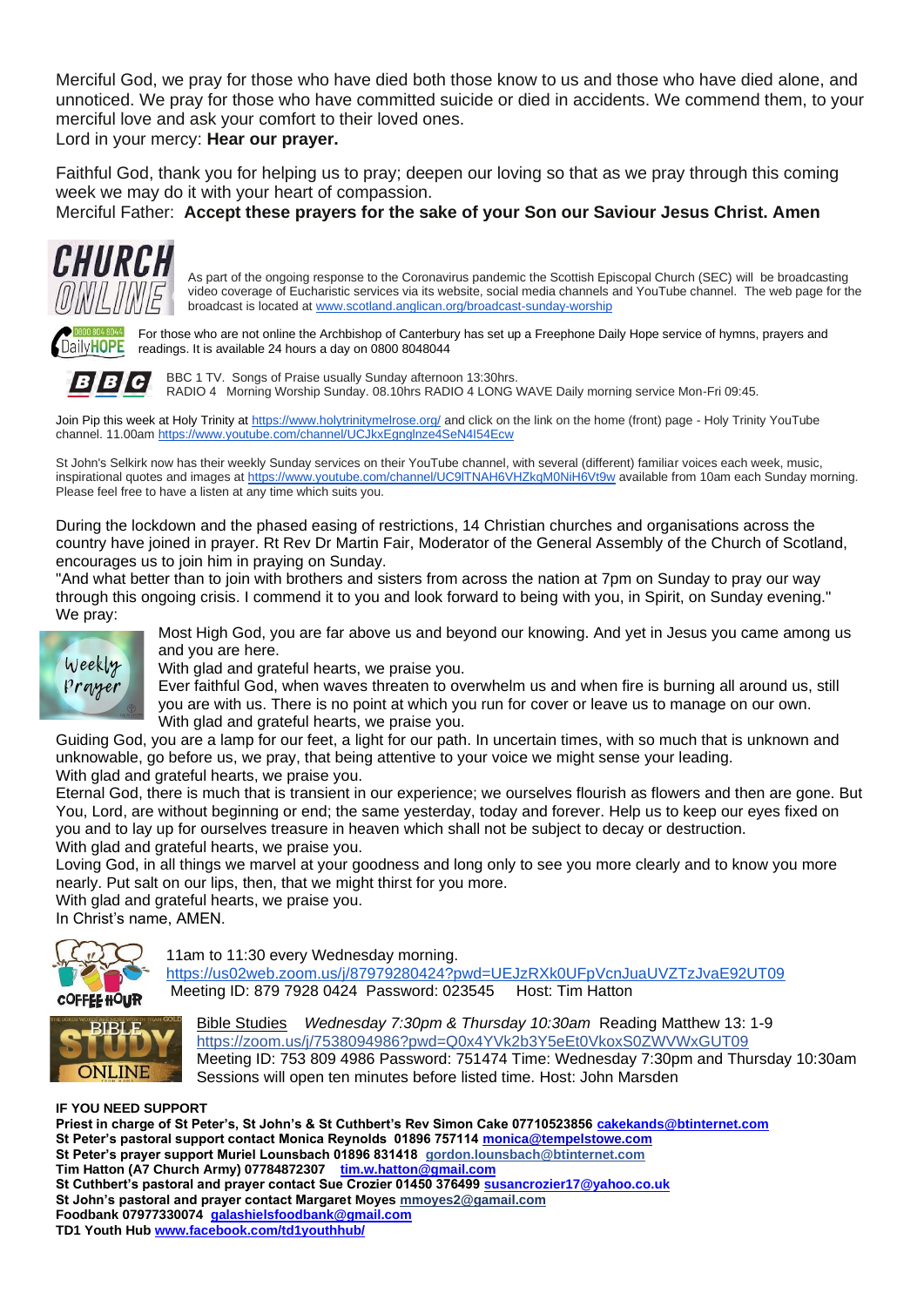

Some of you will remember Rashi, a PHD research student at Herriot Watt in Gala. She brought us face masks being

made by a community of daily wage workers in India which Rasji and her friend support. These are washable and cost £5 for a pack of thee. (a donation of £1 goes to Gala Foodbank)

Now she has found that there are shipments of kaftans which have not been picked up by a US retailer.

There are printed and embellished kaftans in sizes S,M,L,X The fabric specification and the prices of the kaftans and the tops:

1) orange and blue printed ones are 100% polyester. And they are for £7 each. 2) white and black embroidered long tops are 100% Rayon and are for £12 each. 3) off- white yoke embroidered top is 98% cotton and 2% lurex and is for £9.



with a donation of £1 each going to the Galashiels Foodbank. If you are interested please contact Rashi Jain by e-mail [16rashijain@gmail.com](mailto:16rashijain@gmail.com)

Way your week be

This is something that I really have to focus on some days as I guess the experience of lockdown has depressed me more that I realised. I have been shielding, not just for myself, but for other members of my family who have serious health issues. I am reminded that I still cannot go into my daughter's house though she does visit me in mine.

This means that, unlike many people, I am not ready to go back to church, travel on buses or go into shops. It is not yet time for me to meet up with friends for a coffee. Actually the thought of doing this is quite scary!

I must admit that for most of the time I am quite positive to continue in this way, but, occasionally, I feel trapped. Music, books and TV films and series keep me occupied and cheerful. Of course, compiling this newsletter and getting it printed and ready for distribution keep me feeling useful and exercise my brain.

I found the following when I was trawling through websites and thought I would share it with you.

The Bible is filled with reminders of how important it is to pray for one another. Jesus gave us the best example as He prayed for those who followed Him. Paul also left us prayers written for the churches he had visited over time. The truth that rings through all is this: "Keep on praying" (Matthew 7:7), "Pray at all times" (Ephesians 6:18), "Pray continually" (1 Thessalonians 5:17). It's that important.

So, if we're called to pray for the "church," what is the church, exactly? The Bible reminds us that the church is more than just a building or a gathering place of people. And it's much bigger than any single denomination, social status, or country. The church quite simply is the body of believers all around the world who confess Jesus Christ as Lord and Saviour. It is referred to in the Bible as the Greek word "ekklesia" and is defined as "an assembly," or the "called out ones."

In a world that is often very dark, and in times that we know the end is drawing nearer, may we be found faithfully praying for one another until Christ's return. Many believers are persecuted, even killed, daily all around our world. Many are being intimidated by others around them, or are ridiculed and attacked because of their beliefs. We can be sure of this – Satan is very aware of the power of our prayers. And he will do everything he can to render us ineffective and to silence our voices. May God help us to recognize those traps and do all we can to show His love and light in this world that so desperately needs Christ's hope and healing.